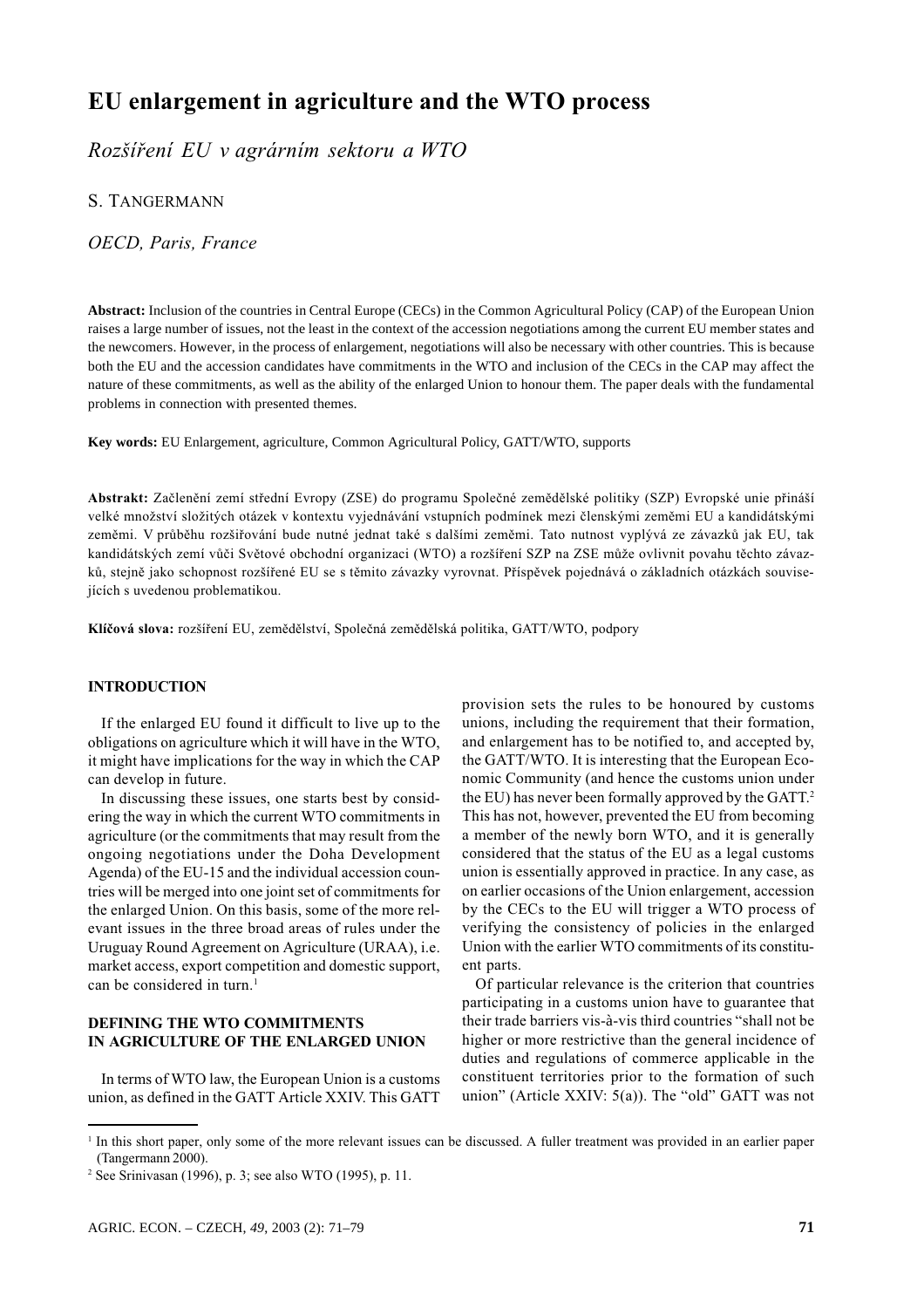very precise in defining how the "general incidence of duties and regulations [...] prior to the formation" should be measured and compared to the situation after the formation or enlargement of a customs union. The new Understanding on the Interpretation of Article XXIV agreed in the Uruguay Round, however, operationalised one dimension of this criterion by requiring that the importweighted average of all tariffs applied should not rise. Whether the use of a trade-weighted average of tariffs makes economic sense, can well be questioned, but that is not relevant here.

While the rule regarding tariff average relates to tariffs applied, another requirement is that countries should not. in the process of acceding to a customs union, raise tariffs beyond their bound levels. Where this happens, compensation should be offered to the exporting countries concerned. However, in assessing the need for compensation, "due account shall be taken of the compensation already afforded by the reduction brought about in the corresponding duty of the other constituents of the union" (GATT Art. XXIV: 6). This provision, not much clarified in the WTO Understanding, does not precisely specify that a (weighted) tariff average should be used to assess whether the reductions in some countries outweigh the increases in others, but in practice the assessment may come close to this. Where it is found that reductions in some of the new member countries are not sufficient to maintain the average level of tariffs, the customs union is expected to offer compensation on other tariff lines.

While these rules provide guidance on how to look at tariffs of an enlarged customs union, neither the "old" GATT Article XXIV nor the WTO Understanding on the Interpretation of Article XXIV contain provisions for how to deal with the new types of commitment established under the URAA, such as minimum and current access, domestic support and export subsidies. It is not necessarily clear how rules that were essentially designed for dealing with tariffs can be applied to these other commitments, and different potential options come to mind. However, there is the precedent of the EU Northern enlargement in 1995. In that case, the domestic support commitments of the constituent members of the enlarged customs union were simply aggregated, and the minimum/current access commitments and those regarding export subsidies were also added up, though bilateral trade between the original EU and the new member countries were netted out.<sup>3</sup> It appears likely that the same procedures will also be applied in the WTO when it comes to Eastern enlargement.

How precisely the commitments of the individual constituents of a new or enlarged customs union are compared and aggregated is, to some extent, a matter of negotiation. Such negotiations usually take place after the formation or enlargement of the customs union, in the

framework of a Working Party established in the WTO for that purpose. It is for that Working Party to make first judgements on whether all the relevant GATT/WTO rules are respected.

Assuming that these WTO rules and procedures define reasonably well how the commitments in agriculture of the enlarged Union will look like, the central question then is whether inclusion of the accession candidates in the CAP, as it may look like at the time when enlargement takes place, will be consistent with these commitments. Where it appears that this may not be the case, two options exist. Either the CAP is adjusted prior to enlargement or in the process of negotiating the enlargement of the customs union in the WTO; or the enlarged Union offers compensation to the third countries affected. Such compensation could in principle come in many different forms. However, again based on experience gained during the Northern enlargement, the most typical solution is to offer tariff-reduced access to the EU market, in the form of country-specific tariff rate quotas, to the exporting third countries negatively affected. However, this option may only work (and did during the Northern enlargement) where access conditions deteriorate. It is more difficult to see how it could be applied to any potential difficulties in the areas of export subsidies and domestic support. It may therefore be safer to assume that in these two areas, compensation is less of an option than policy adjustment in the EU.

## **MARKET ACCESS**

In the area of market access, the central issue is the harmonization of tariffs among the EU-15 and the accession countries. Under the EU practice of requiring accession countries to accept the acquis communautaire, tariff harmonization in the process of EU enlargement is not done by setting tariffs at the average of tariffs in the EU-15 and those in the accession countries, but that the accession countries have to adopt the tariffs applied in the EU at the time. In some cases this may lead to tariff increases, in other to tariff reductions in the newcomer countries. Given the GATT/WTO requirement that the (trade weighted) average of tariffs should not rise in the process of enlarging a customs union, it is a matter of calculating, for each individual tariff line, the outcome of all these tariff changes. In order to get a first impression of what may be the outcome of this, it is useful to take a look at comparative tariff levels in the EU-15 and the accession countries for major agricultural products. When doing this, an issue is whether it should be tariffs applied or tariff bindings which are used for this purpose. Under the WTO rules, it is clear that the before-after comparison of tariffs has to be done on the basis of tariffs applied. However, in the EU-15, there is hardly any

<sup>&</sup>lt;sup>3</sup> One can assume that the netting out of past bilateral trade will be happily accepted by the members of an enlarged customs union when dealing with tariff rate quotas, while in the case of export subsidy commitments the interest may be in an unadjusted sum of commitments. However, in the case of Northern enlargement, the netting out of bilateral trade flows was done symmetrically.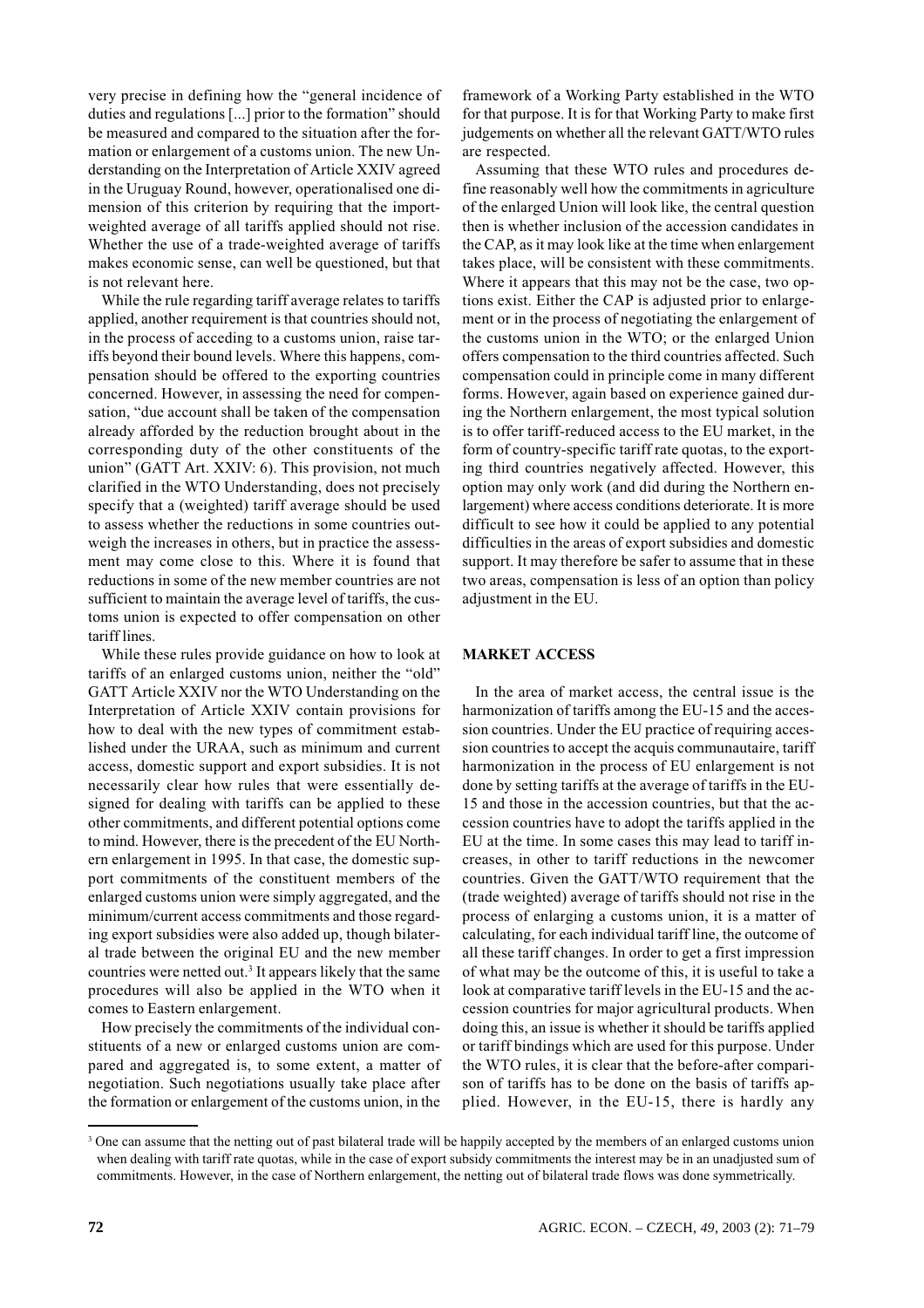difference between bindings and tariffs applied in the area of agricultural products, and the same tends to hold increasingly true for the CECs. Hence a comparison of tariff bindings between the EU-15 and the CECs is a reasonable approach for this purpose.

When looking at tariff bindings for agricultural products in the CECs, it is immediately clear that they differ significantly from country to country. Where these bindings originated in the Uruguay Round, this reflects the specific treatment that the CECs were granted when it came to tariffication in the Uruguay Round.<sup>4</sup> Industrialized market economies were expected to base the conversion of their past non-tariff barriers into bound tariffs on tariff equivalents, to be calculated from the gap between domestic and world prices during the base period. The CECs, however, were allowed to adopt tariff bindings essentially unrelated to base period conditions. In this regard, their treatment was similar to that of developing countries which could offer "ceiling bindings", i.e. tariffs unrelated to past policies. The individual CECs have dealt rather differently with this option. Consider, as examples, two countries in Central Europe, Hungary and Poland.

Hungary generally bound ad valorem tariffs, at a level significantly above that applied at the time (see Tangermann 2000). For a large set of products, Hungary committed itself to reducing these tariffs during the six year



implementation period of the Agreement, by the 36 per cent required as the average rate of tariff reduction. Poland, on the other hand, bound its tariffs very much in line with those established by the EU. More specifically, for many core products, Poland bound ad valorem duties, limited to a maximum or minimum specific duty as the case may be, such that this specific duty is largely equivalent to that bound by the EC. Indeed, Poland made use of the option to bind specific duties in a foreign currency, in this case in ECU. As in Hungary, the bound tariffs were generally significantly above tariff rates applied at the time (i.e. in 1994). Not only were Poland's bound rates set similar to those of the EU, rates of reduction over the implementation period followed those of the EU as well, i.e. in most cases 36 per cent, though for the more "sensitive" products, reduction rates were no more (but also no less) than 20 per cent, as in the EU.

The result of these highly variable approaches to setting tariffs is not only that there is a considerable divergence of tariffs between the individual CECs, but also that in some CECs and for some products, the tariffs bound in agriculture are significantly below the respective tariff bindings in the EU (see Figure 1). On accession to the Union, when tariff harmonization takes place, there may be a relatively large number of cases in which the tariff for a given product after enlargement (which will be



Figure 1. Final tariff bindings of selected CEC relative to tariff bindings in the EU (EU bindings = 100) Sources: Twesten (1998) and sources given there

<sup>&</sup>lt;sup>4</sup> Some countries in Central Europe were already GATT members when the URAA was negotiated (Czech Republic, Hungary, Poland, Romania, Slovak Republic). These countries have accepted Schedules of quantitative policy commitments during the Uruguay Round, like all other founding Members of the WTO.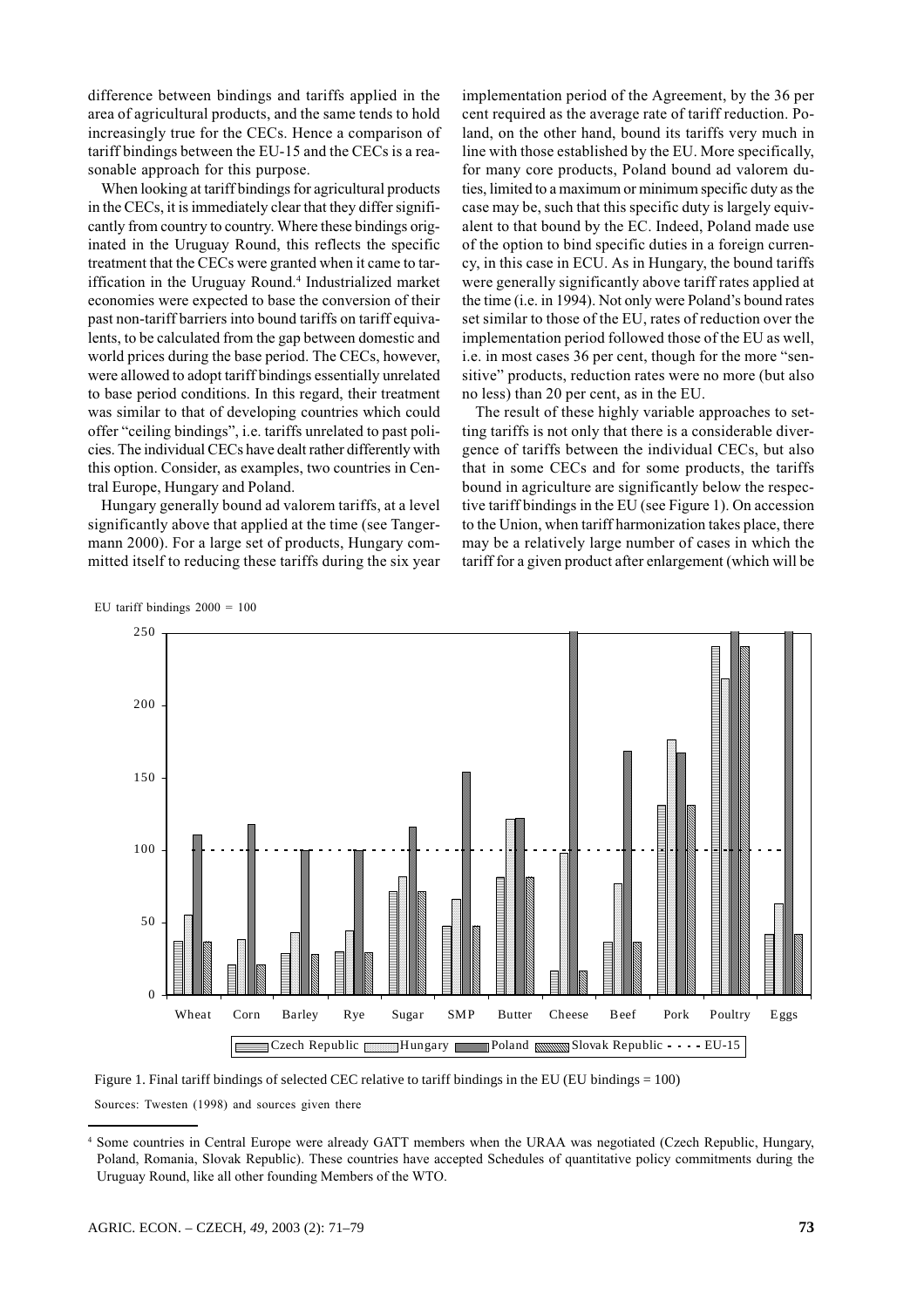the EU-15 tariff) will be considerably higher than the average of tariff rates for the EU-15 and the CECs. In all these cases, the enlarged Union may have to engage in negotiations with exporting countries, and may be expected to provide compensation. In some cases, such compensation could possibly come in the form of lower post-enlargement tariff averages for other products of export interest to the third country concerned, but these cases may not be frequent. It will, therefore, be more likely that the exporting countries may ask the EU to provide reduced-tariff quotas for the same product for which the average tariff was increased during enlargement.

## **EXPORT COMPETITION**

The new commitments on export subsidies agreed in the Uruguay Round have often been considered to be the most constraining element of the URAA for some countries, in particular the EU. At the same time, the EU is the entity that holds the single largest "rights" to agricultural export subsidies in the WTO, and actually erants around 90 per cent of all agricultural export subsidies notified to the WTO in recent years (Tangermann 2002). It is for these reasons above all that the continued compliance by the EU with its export subsidy commitments after enlargement is likely to be watched with particular attention by the EU's trading partners.

The extent to which the WTO constraints on export subsidies may be an issue for the EU is obvious when one compares the EU's subsidised exports with its final commitments on export subsidisation, i.e. the commitments applicable in 2000/01 and the following years. This comparison is irrelevant in legal terms, as subsidised exports in the years before 2000/01 were of course not subject to the (lower) constraints for the final year. However, for an assessment of the scope of the EU's agricultural policies this comparison is useful, as any consistent excess of past subsidised exports over the final commitments may signal a potential need for policy adjustment.



Figure 2. EU export subsidies: Utilization of final commitments, quantities Source: EU notifications to the WTO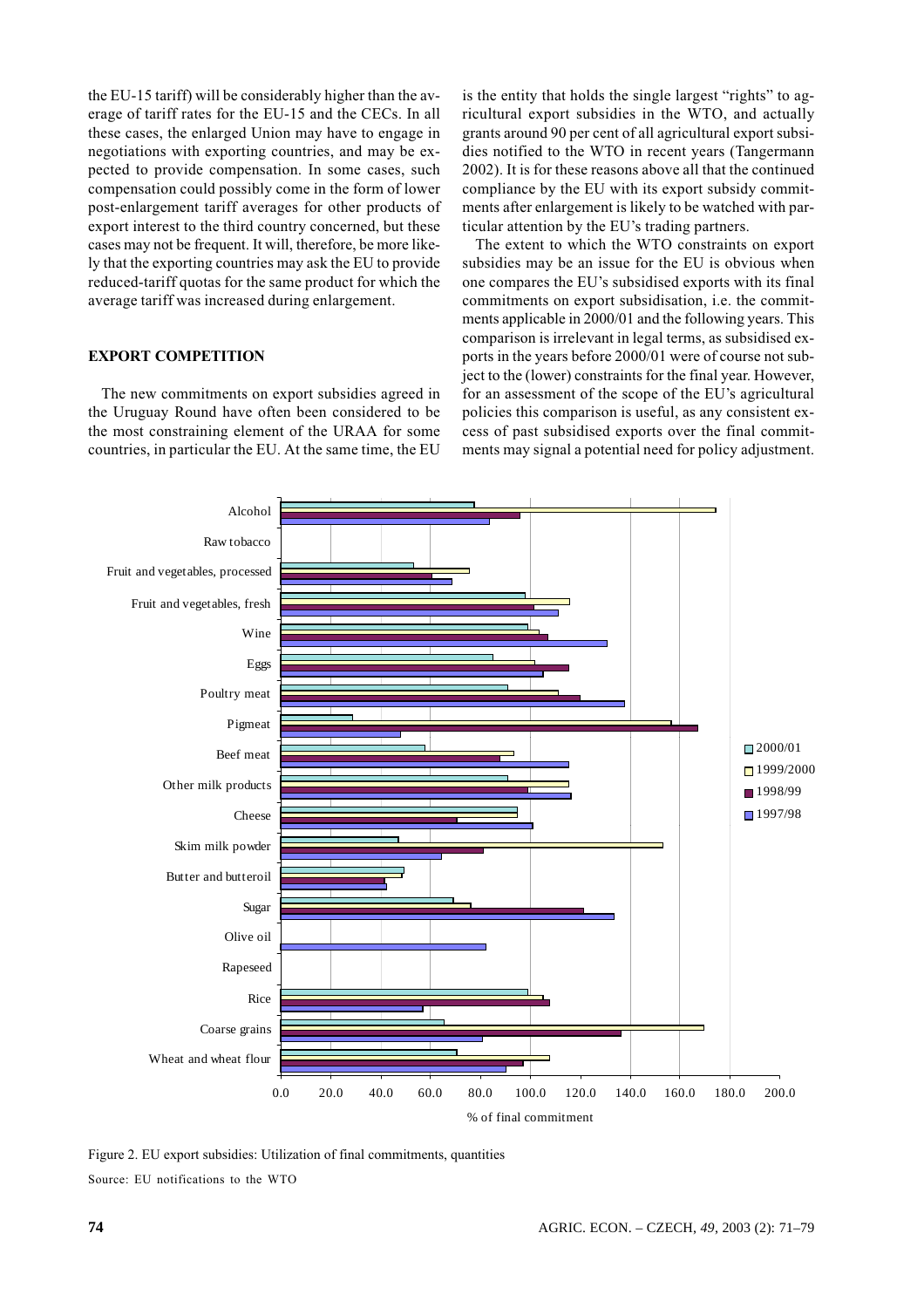

Figure 3. EU export subsidies: Utilization of final commitments, Outlay Source: EU notifications to the WTO

As shown in Figure 2, there are several products for which the quantities of the EU subsidised exports were above the final commitment in some of the most recent years (though of course not in 2000/01). This tendency was particularly pronounced for coarse grains, "other milk products", pork and poultry meat, wine and processed fruit/vegetables. As far as outlays on export subsidies are concerned, Figure 3 shows sugar, pork, alcohol and processed foods ("incorporated products") which were cases in point.

After enlargement, additional problems could arise where the market situation in the accession countries is such that larger surpluses can be expected. On the other hand, the new member countries also bring scope for larger subsidised exports, where they have non-zero commitments on export subsidies in the WTO. The extent to which this may ease or aggravate the situation in the EU can be assessed only on the basis of a detailed productby-product analysis, including the expected effect of inclusion in the CAP on the future market balance in the CECs. Such an analysis is beyond the scope of this paper.

However, some rough impressions can already be gained by taking a look at the way in which the CECs have structured their export subsidy commitments. Some CECs had a tendency to bind rather high export subsidies, based on the argument that they had granted ample subsidies during the base period. For example, the Czech and Slovak Republics submitted export subsidy data suggesting that their outlays amounted to some 77 per cent of actual export value during the base period, while the comparable percentage for the EU was no more than around 30 per cent. Poland, too, suggested large export subsidies during the base period, amounting to about 58 per cent of base period exports. Hungary, on the other hand, notified only a relatively low expenditure on export subsidies during the base period, equivalent to no more than 25 per cent of export value (see Table 1).

Moreover, the product composition of the export subsidy commitments in CECs differs markedly from that in the EU. In Figure 4, the aggregate of the final quantity commitments of the EU-15 and those CECs that have nonzero commitments on export subsidies are shown as a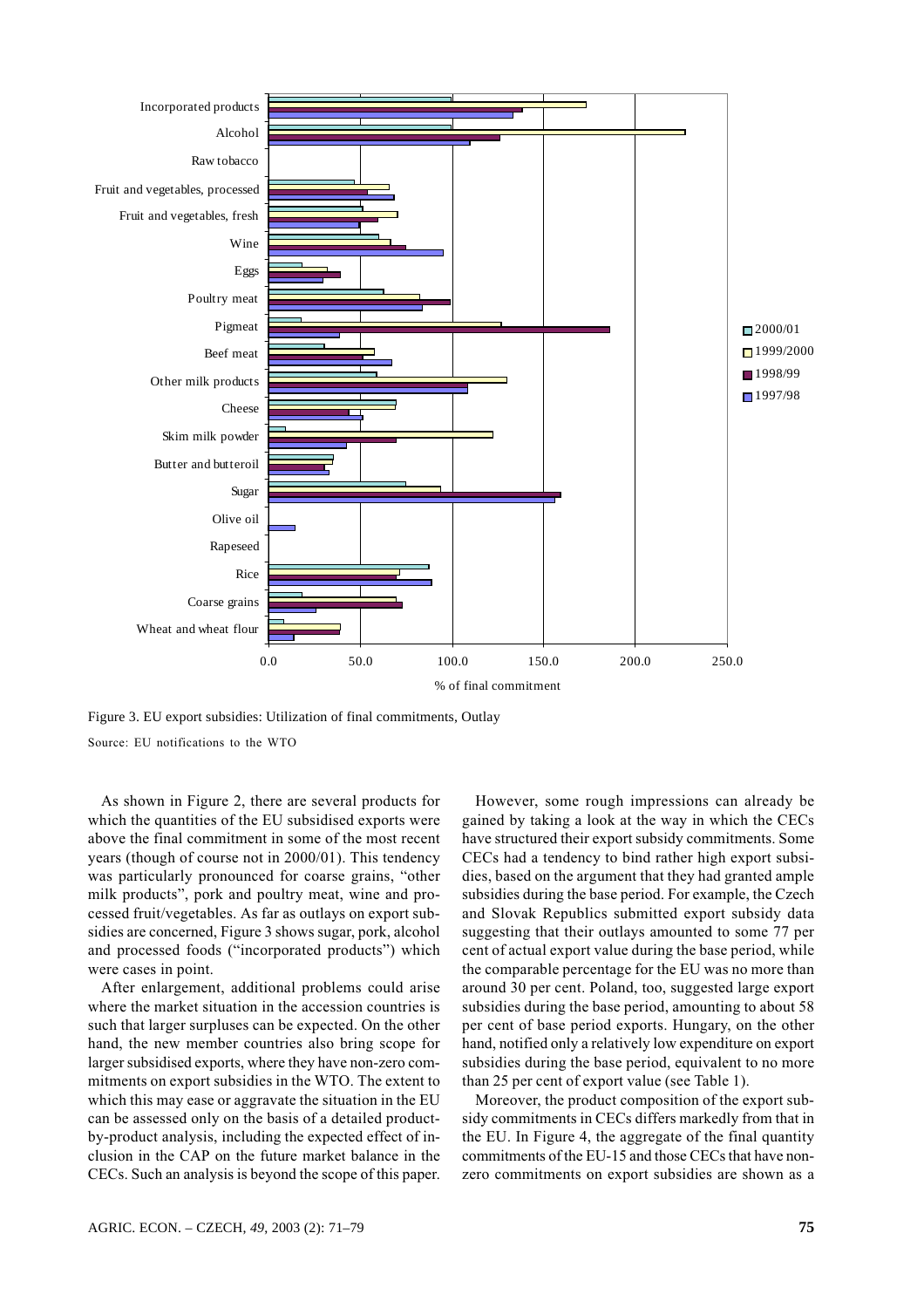Table 1. CEC agricultural export subsidies in the URAA base period (1986–1990) relative to exports and agricultural output

| Country        | Export<br>subsidy outlay<br>mill. $USS$ | Agricultural<br>exports<br>mill. US \$ | Agricultural<br>output<br>mill. $USS$ | Exports/<br>output<br>$\binom{0}{0}$ | Exp. subsidy outlay/<br>output<br>exports |        |
|----------------|-----------------------------------------|----------------------------------------|---------------------------------------|--------------------------------------|-------------------------------------------|--------|
|                |                                         |                                        |                                       |                                      | (%)                                       | $(\%)$ |
| European Union | 11 282.52                               | 36 460.00                              | 148 629.31                            | 24.5                                 | 30.9                                      | 7.6    |
| Czech Republic | 346.31                                  | 669.24*                                | 5416.20                               | n.a.                                 | $77.2*$                                   | 6.4    |
| Poland         | 783.60                                  | 1 345.52                               | 7 141.61                              | 18.8                                 | 58.2                                      | 11.0   |
| Hungary        | 421.29                                  | 1 670.91                               | 4 687.00                              | 35.7                                 | 25.2                                      | 9.0    |

Source: Twesten (1998) and sources given there

Notes: \* Aggregate for Czech and Slovak Republics

percentage of the commitments of the EU-15.<sup>5</sup> The graph therefore shows the extent to which commitments in the enlarged EU are likely to exceed those of the EU-15 if the same approach to establishing these commitments after enlargement is adopted in the WTO as was done in the case of Northern enlargement, except for the netting-out of bilateral trade between the EU-15 and CECs, which has not been done for this rough analysis. As can ben seen, the CECs bring considerable scope for export subsidisation in some products for which the EU has already ex-



Figure 4. Export subsidy commitments: Aggregate of EU-15 and CEC commitments on quantities, in per cent of EU-15 final commitments

Source: WTO Schedules of the EU and the CEC.Note: The CEC included are those with non-zero export subsidy commitments, i.e. Bulgaria, Czech Republic, Hungary, Poland, Romania and Slovak Republic

<sup>&</sup>lt;sup>5</sup> The commodity definition of the export subsidy commitments in some CEC differs from that of the EU, and it is therefore not completely clear how the aggregation of their commitments with those of the EU will be done in the WTO. For example, in some cases poultry meat and eggs are in the same category in individual CECs, while the EU has separate commitments for poultry meat and eggs. For the aggregation shown in Figure 4, the respective commitments for the CECs have been somewhat arbitrarily split up into the EU categories. On the other hand, some CECs exhibit more disaggregated product categories, which have been added up here to be aggregated with the respective commitments of the EU.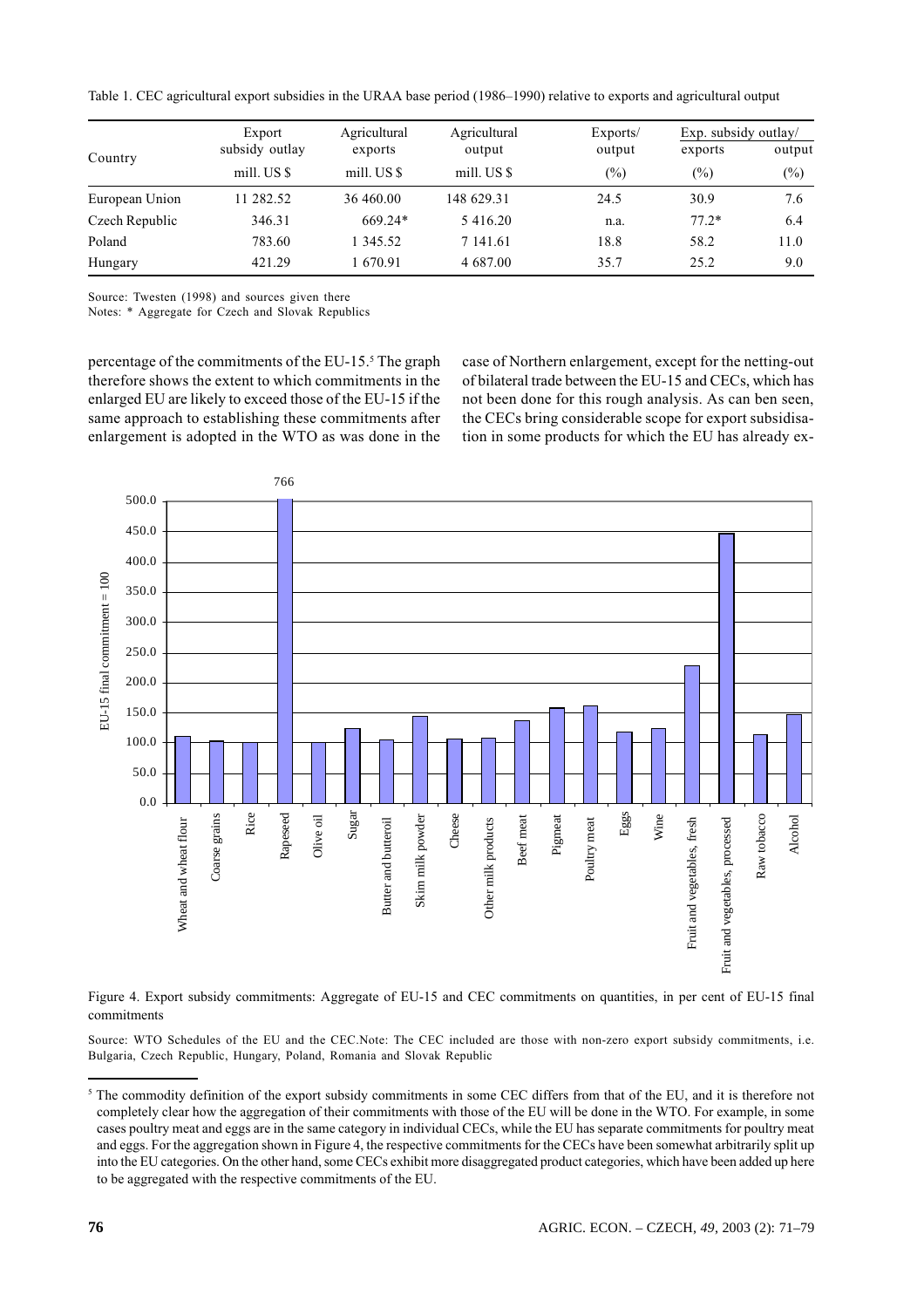hibited a high degree of utilization of its final commitments in the past, e.g. pork, poultry meat and processed fruit/vegetables.

Of course the extent to which the export subsidy commitments of an enlarged EU may turn out to be binding will also depend on the future of the CAP. For example, in its proposals for the mid-term review of the CAP, the European Commission has suggested that the intervention price for cereals should be reduced by another five per cent, and that intervention for rye should be eliminated. This improves the prospects for the EU cereal prices to be in line with world market prices, and hence may make it possible for the EU to export cereals without export subsidies in the future. After all, even with the current EU intervention prices there is a good chance that the EU can export, in coming years, considerable quantities of cereals without export subsidies (OECD 2002). At the same time, the lower cereal prices are in the EU, the better the chances are that larger shares of cereal-based livestock products, i.e. pigmeat, poultry meat and eggs, can also be exported without export subsidies.

### **DOMESTIC SUPPORT**

Finally, the commitments regarding domestic support are more difficult to assess, not least because of the very specific way in which the aggregate level of support is calculated for WTO purposes. In this area, too, the individual CECs have adopted widely differing approaches when setting their commitments. Particularly interesting is the case of Poland, which started by calculating the percentage share of the Aggregate Measure of Support (AMS) in production values for each product category in the 1986-90 base period. A hypothetical AMS for each product in 1992 was then estimated by applying its 1986– 90 AMS share to the actual 1992 value of production. The sum for all products was then converted into US dollars, and was used as the base for AMS bindings during the implementation period, where commitments are specified in US dollars as well. By using a foreign currency to specify the commitment, the erosion effect which future Zloty inflation might otherwise have had, was avoided. Slovenia, too, has specified its domestic support commitments in foreign currency (i.e. ECU). The remaining CECs, on the other hand, bound their domestic support in domestic currencies.

In the past, the EU has not had any problems meeting its commitments on domestic support. As shown in Figure 5, this is largely due to the fact that a significant share of its domestic support could be notified under the blue box. Moreover, the EU has also made ample use of the green box.

Some CECs have used their domestic support commitments to an even smaller extent, as shown in Figure 6. On the other hand, in some years Slovenia has already come close to its commitment level. In 1998, Hungary had a current AMS far above its commitment, but proposed that this should be seen in the context of the URAA provision regarding "the influence of excessive rates of inflation" (URAA, Articel 18:4).

Assuming again that the commitment of the enlarged EU will be established by adding up the domestic support commitments of the EU-15 with those of the CECs, it is interesting to look at the extent to which the aggregate of the EU-15 and CECs have utilised their collective commitments in the past. This is shown in Figure 7 (although only selected CECs are included in the analysis). On this basis, it appears that there was still some slack in the aggregate domestic support commitment. However, this impression is not really conclusive, as in the past CECs could not, of course, apply the full arsenal of policy instruments under the CAP.



Figure 5. Domestic support and WTO commitment: EU-15 Sources: EU notification to the WTO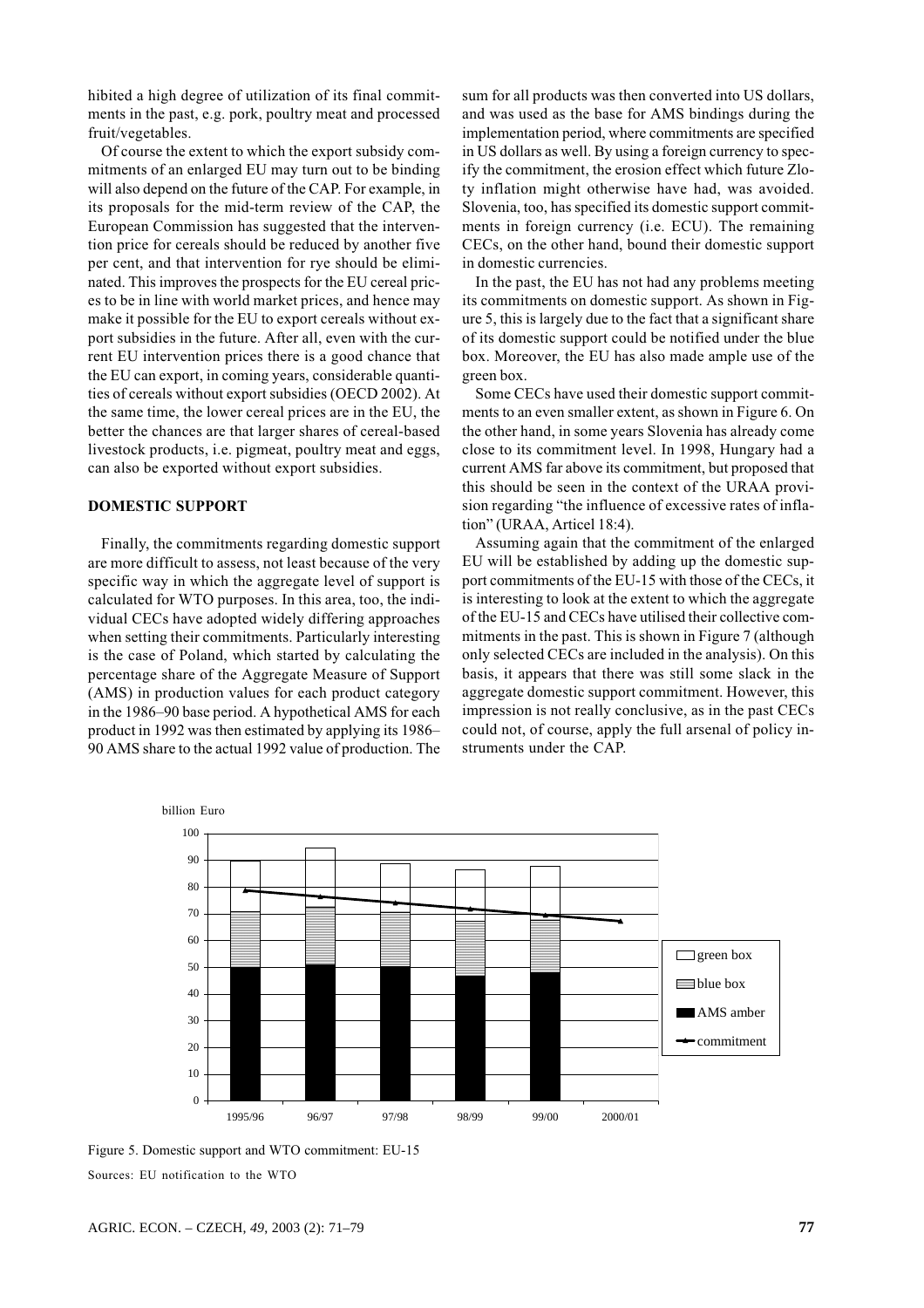

Figure 6. Utilization of Domestic Support Commitment: EU-15 and Selected CECs

Sources: Country notifications to the WTO



Figure 7. Utilization of Domestic Support Commitment: Aggregate of EU-15 and Selected CECs

Sources: Country notifications to the WTO

Note: CEC included are Czech Republic, Hungary, Poland, Slovenia, Slovak Republic and Estonia

On the other hand, in this case it will be particularly important to consider the way in which the CAP will be applied to the accession countries, above all regarding the extension of the direct payments under the CAP to the new member countries. Moreover, it will be decisive how the CAP may change in the future, and how this may interact with the ongoing WTO negotiations on agriculture under the Doha Development Agenda. In its proposals for the mid-term review of the CAP, the European Commission has suggested that (nearly) all direct payments should be fully decoupled from production. This may open up the possibility of placing these payments in the green box, and could therefore potentially guard against any re-definition of the blue box in the WTO negotiations. If this were the case, it may well turn out that the enlarged EU might not face major difficulties in meeting future commitments on domestic support.

#### **CONCLUSIONS**

Based on this rough analysis, it appears that the enlargement of the EU may not face major difficulties when it comes to meeting the WTO commitments on agriculture in the areas of domestic support and export subsidies, although in the latter case some individual product categories (e.g. processed foods) may require attention. On the other hand, harmonization of tariffs in the new member countries with those in the EU may cause some concern, as tariff bindings on certain products in some of the CECs are significantly below those of the EU. In these cases, the EU's trading partners with export interests in the products concerned are likely to expect compensation, to be negotiated with the EU. Based on the experience gained in the process of Northern enlargement, the EU may be expected to open up extra quotas